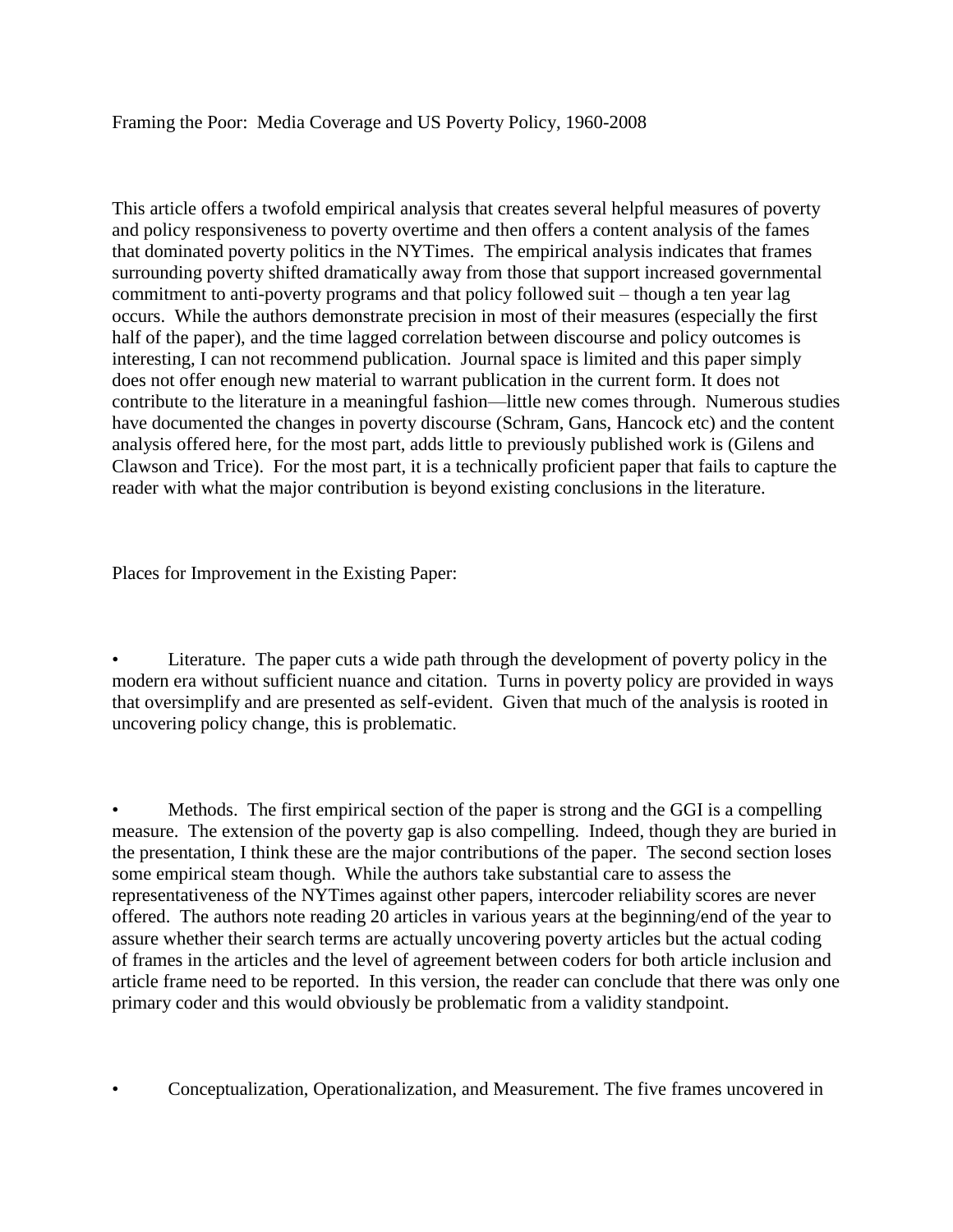the content analysis are cheat, lazy, barriers, disorder, and underclass. The authors argue that barriers, disorder, and underclass are the three frames that suggest the expansion of spending on the poor – push for generosity. I am not convinced. Both the "underclass" and "disorder" frames could easily point in different directions. The authors describe the underclass frame as "the poor constitute a separate society living in urban slums" and the social disorder frame as "the poor commit crimes or riot in the streets, causing policymakers to focus on the dangers of failure to address the concerns of the poor." It is just as possible, and in keeping with Beckett and Western (2001), that the "social disorder" frame lead individuals and/or policymakers to endorse/craft "get tough on crime" legislation not expanded means-tested programs for the poor. The "underclass" frame depends on structural (barriers) or cultural (laziness and dysfunction) explanations to see how the frame could influence poverty opinion and/or policy. In short, the connection between the framing analysis and the GGI described in the final empirical section relies on grouping two of the main frames (underclass and social disorder) in a fashion that requires substantially more justification.

## Smaller issues

The authors take care to justify not including medical spending for the poor and while some may quibble with that their reasoning strikes me as sound. However, there is little contextual sense of what is going on with other policy arenas with the GGI. The measure does not take into account things like recessions, arms race, etc. overtime. It would be helpful then for readers to have, for instance, a chart showing percent of government spending in other areas (social insurance, defense, etc.) over the same timeframe. The literature indicates that the means-tested programs have had a unique shift overt this timeframe but the paper in the current form does not show this. Clearly this chart would not include the severity of the problem for poverty but a sense of (a) if social insurance programs are getting funded in differential ways and (b) spending trends in other policy areas would be a meaningful addition to the paper. It would help the reader to know what is going on in other policy arenas overtime.

• Elements of the paper are redundant and some sections shift too dramatically. A solid round of editing to avoid awkward constructions would help.

In short, my take is that this is a paper steeped in substantial analysis but that it is unsure of its major contribution. Is it the new measures? Is it the connection between the frames and policy outputs (though, as noted above, this relies on a questionable operationalization of what constitutes a generous frame)? Elements of the analyses conducted in this article can and should appear in print but the issues outlined above remain too unsettled for me to recommend publication at this time. I suggest breaking it into two papers. The first is the measurement